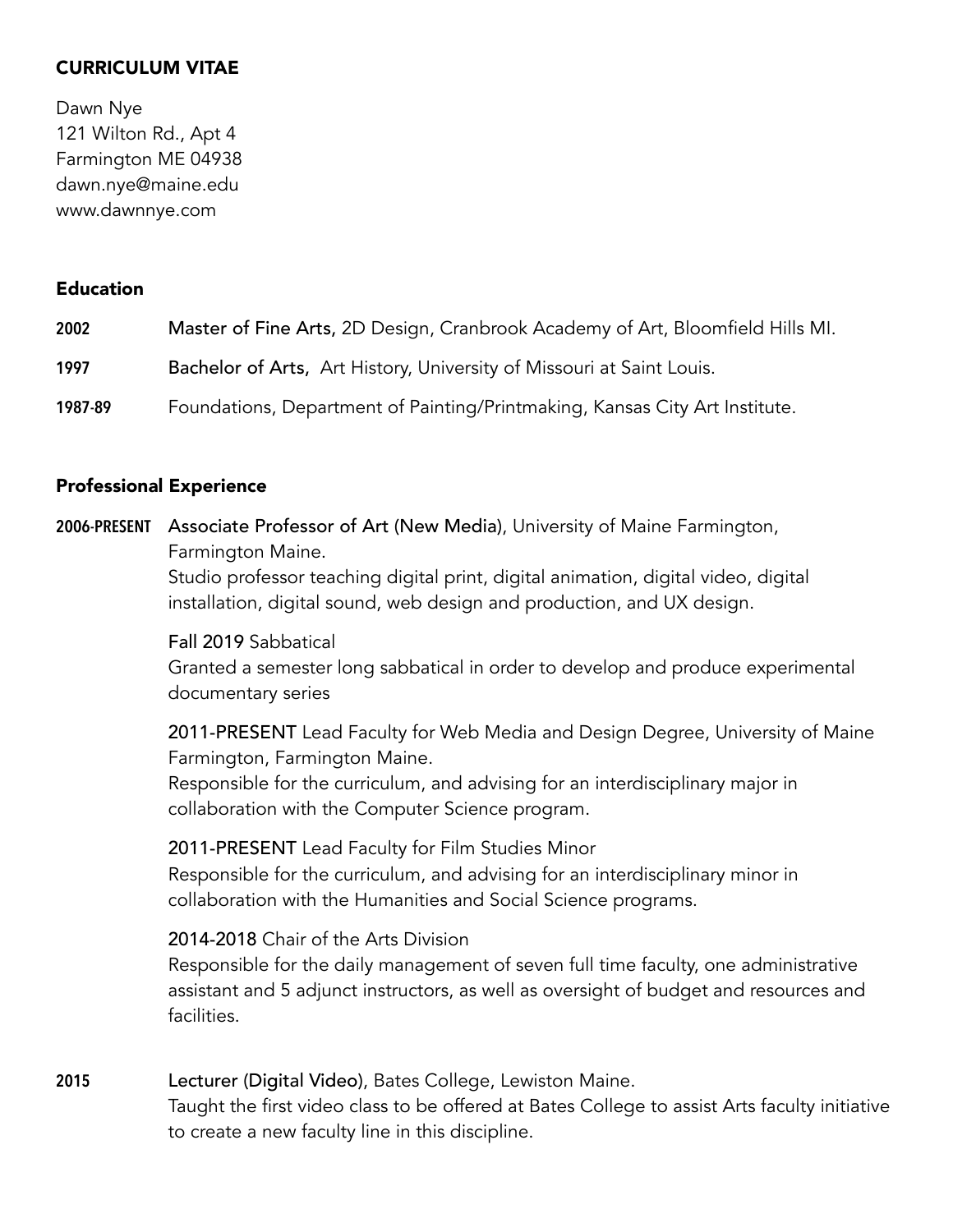## Nye, Cirriculum Vitae (2)

**2004-2006** Art Director, LexisNexis, Conshohoken, PA. Part of a team of four designers responsible for print design and production as well as online demonstration movies for national brands aimed at lawyers, law firms and courts **2002-2004** Lecturer, Department of Animation and Digital Media, College for Creative Studies, Detroit MI Instructor for Digital Skills, Visible Stories (Story boarding), 2D Digital Animation. **2002-2004** Creative Tools Specialist, Cranbrook Academy of Art, Bloomfield Hills MI. Workshop Instructor and media lab supervisor for graduate students **2002** Lecturer, Department of Architecture and Design, Lawrence Technical College, Southfield MI. **2001** Visual Assets Manager for The Design Group, Doner Advertising, Southfield MI. Managed Database of Visual Assets for Owens Corning Accounts **1999-2000** Technical Assistant, Cranbrook Academy of Art, Bloomfield Hills MI. Taught graduate students digital skills in one on one tutorials **1996** De-accessioning Assistant, Saint Louis Art Museum, Department of Africa Oceania and the Americas, Saint Louis MO. Researched objects in the collections and compiled expert analysis in order for the Museum to legally de-accession from its collection. **1996** University of Missouri Internship, Saint Louis Art Museum Department of Africa Oceania and the Americas, Saint Louis MO. Prepared bibliography for the proposed Pacific 2000 show (contemporary art from the Pacific)

#### Exhibitions/Screenings

| 2021 | Valencia Indie Film Festival, Valencia, Spain.                                                                                 |
|------|--------------------------------------------------------------------------------------------------------------------------------|
| 2019 | Berlin Flash Film Festival, Online Screening Room, Monthly Screening.<br>https://www.berlinflashfilmfestival.com/screeningroom |
| 2019 | Berlin Flash Film Festival, Online Screening Room, Monthly Screening.<br>https://www.berlinflashfilmfestival.com/screeningroom |
| 2018 | Rough Drafts, UMF Faculty Show, UMF Art Gallery and Emery Community Arts Center,<br>Farmington, Maine.                         |
| 2017 | UMW Media Wall, University of Mary Washington, Fredericksburg, VA.                                                             |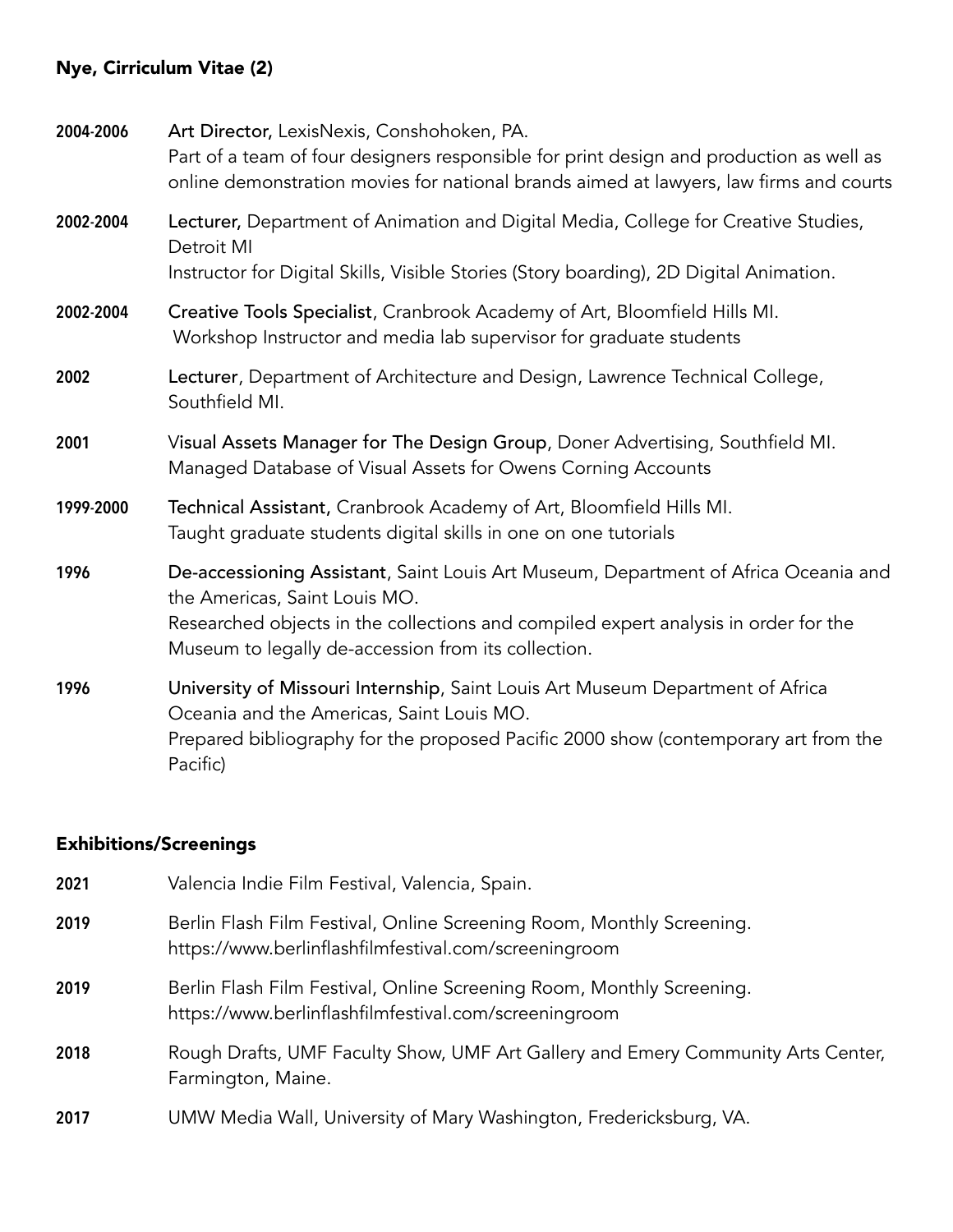# Nye, Cirriculum Vitae (3)

| 2017    | Concept 2017, CICA Museum, Gimpo-si, Gyeonggi-do, Korea.                                                                                                                                                                          |
|---------|-----------------------------------------------------------------------------------------------------------------------------------------------------------------------------------------------------------------------------------|
| 2016-17 | Maine Short Film Festival, Strand Theater, Rockland ME (Various Locations)                                                                                                                                                        |
| 2016    | Currents New Media Festival, Warehouse 1-10 Art Space, Magdalena, NM.                                                                                                                                                             |
| 2015    | Hazardous Materials, UMF Art Gallery, Farmington Maine.                                                                                                                                                                           |
| 2014    | Unstitute, www.theunstitute.org, http://www.theunstitute.org/Screening.Room.Archive.<br>html.                                                                                                                                     |
| 2014    | A 'Womanhouse' or Roaming House? 'A Room of One's Own' Today, A.I.R Gallery,<br>Brooklyn NY.                                                                                                                                      |
| 2013-14 | 17 Days, Curated by Adriane Little, Richmond Center for Visual Art, Little Atrium<br>Gallery, Frostic School of Art, University of Western Michigan Kalamazoo MI; Bret<br>Llewellyn Art Gallery, Alfred State College, Alfred NY. |
| 2013    | About Now, Emery Arts Center, University of Maine Farmington, Farmington ME.                                                                                                                                                      |
| 2012    | Homage: Past Influence, Curated by Brooke Siedleman, Target Gallery, Torpedo<br>Factory, Alexandria VA.                                                                                                                           |
| 2012    | MINE; Superground, Curated by Jacopo Perfetti, Art Kitchen, Milan Italy.                                                                                                                                                          |
| 2012    | MIA: Endless Plain, Curated by Alanna Simone, The Armory Center for the Arts,<br>Pasadena CA.                                                                                                                                     |
| 2012    | Gallerie Chartier, Grand Opening Exhibition, New Haven CT.                                                                                                                                                                        |
| 2011    | CO-LAB, Emery Community Arts Center, University of Maine Farmington, Farmington<br>Maine.                                                                                                                                         |
| 2011    | The Celestial Emporium of Benevolent Knowledge, Collaborative Performance with<br>Steven Pane and Jeffrey Thompson, Emery Community Arts Center, University of Maine<br>Farmington, Farmington Maine.                             |
| 2011    | Grand Opening Show, Emery Community Arts Center, University of Maine Farmington,<br>Farmington Maine.                                                                                                                             |
| 2011    | Receiver Fest, Various Venues, Charleston South Carolina.                                                                                                                                                                         |
| 2010    | Pandemonium, UMF Gallery, University of Maine Farmington, Farmington Maine.                                                                                                                                                       |
| 2010    | namaTREba Project, Trebinje, Bosnia and Herzegovina.                                                                                                                                                                              |
| 2009    | New Fangled Destiny, Center for Maine Contemporary Art, Rockport ME.                                                                                                                                                              |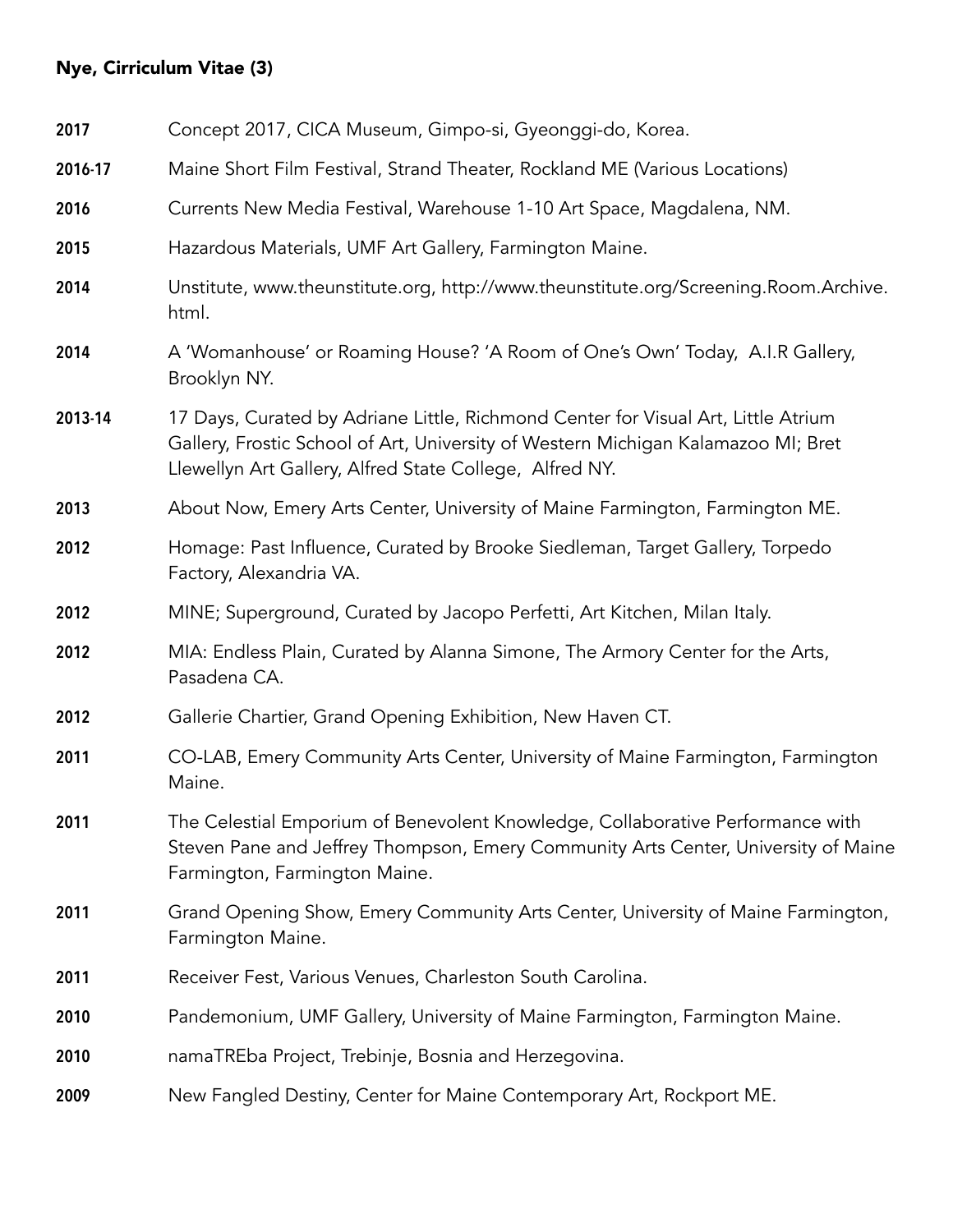# Nye, Cirriculum Vitae (4)

| 2008 | Maine International Film Festival, Railroad Cinema, Waterville ME.                               |
|------|--------------------------------------------------------------------------------------------------|
| 2008 | Her Shorts Video and Animation Festival, Plugged Art Collective, Tuscon AZ.                      |
| 2007 | Misuse, Center for Maine Contemporary Art, Rockport ME.                                          |
| 2007 | Transitions, Center for Maine Contemporary Art, Rockport ME.                                     |
| 2007 | Animated and Arranged, UMF Gallery, University of Maine Farmington, Farmington<br>ME.            |
| 2006 | University of Maine Faculty Show, UMF Gallery, University of Maine Farmington,<br>Farmington ME. |
| 2006 | International Video Shorts Screening Festival, Women's Studies Research Center,<br>Boston, MA.   |
| 2005 | You Are Here, Ruby Green Contemporary Gallery, Nashville TN.                                     |
| 2004 | Cranbrook Video Festival, Desalle Auditorium, Bloomfield Hills MI.                               |
| 2003 | Now Playing, D'Amelio Terras, New York NY.                                                       |
| 2003 | Intersections, Detroit Contemporary, Detroit MI.                                                 |
| 2003 | Mark(s)zine, March Edition, World Wide Web.                                                      |
| 2003 | 17 Acts of Genius, Forum Gallery, Bloomfield Hills MI.                                           |
| 2002 | Graduate Show, Cranbrook Art Museum, Bloomfield Hills MI.                                        |
| 2002 | Zine Scene, Network Gallery, Bloomfield Hills MI.                                                |
| 2002 | Cranbrook Video Festival, Desalle Auditorium, Bloomfield Hills MI.                               |
| 2001 | Typography Exhibition, General Motors, Detroit MI.                                               |
| 2001 | Cranbrook Video Festival, Desalle Auditorium, Bloomfield Hills MI.                               |
| 2000 | Crap Shoot Group Exhibit, Forum Gallery, Bloomfield Hills MI.                                    |
| 2000 | Verifying Holy Cow, Forum Gallery, Bloomfield Hills MI.                                          |
| 2000 | Summer Presentation, Reel Film Showcase, Detroit MI.                                             |
| 2000 | Premiere Group Show, Space Dot Gallery, World Wide Web.                                          |
| 1997 | Group Show, Sister Studios, Saint Louis MO.                                                      |
| 1996 | June Bugs, Sister Studios, Saint Louis MO.                                                       |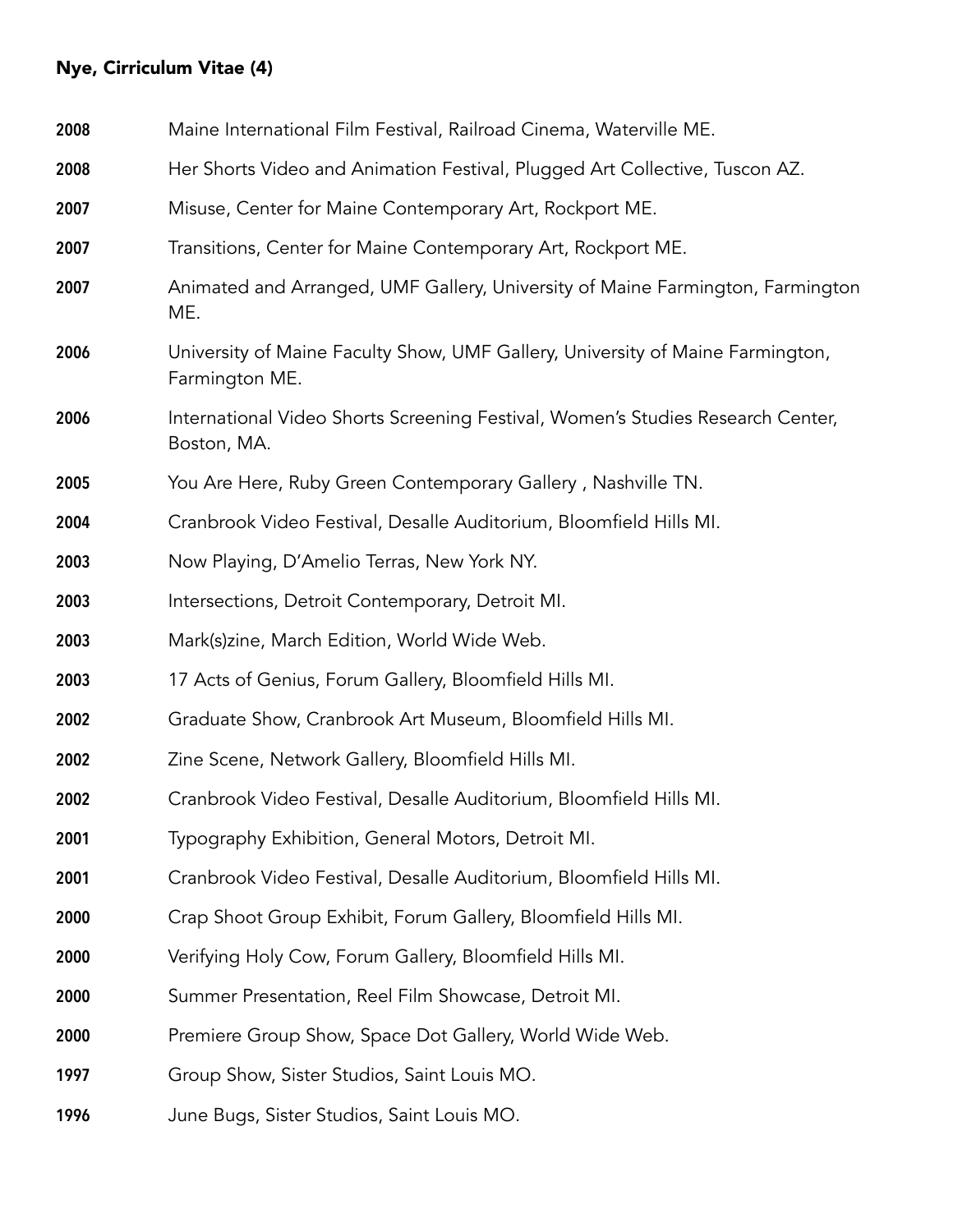## Nye, Cirriculum Vitae (5)

## Artist Talks

| 2018 | UMF Art Gallery, Farmington Maine.                |
|------|---------------------------------------------------|
| 2017 | Olin Arts Center, Lewiston Maine                  |
| 2016 | Strand Theater, Rockland Maine                    |
| 2014 | Bates College, Lewiston Maine                     |
| 2009 | Center for Maine Contemporary Art, Rockport Maine |
| 2005 | Moore College of Art and Design, Philadelphia, PA |
| 2001 | Lawrence Technical University, Southfield MI      |

## Publications

| 2017 | Associated Press, "Maine Short Film Festival tour of state comes to Farmington,"<br>Washington Times, Washington DC.                                                                                                                                            |
|------|-----------------------------------------------------------------------------------------------------------------------------------------------------------------------------------------------------------------------------------------------------------------|
| 2013 | Staff, Journal of Short Film, volume 29, Ohio State University, Columbus Ohio                                                                                                                                                                                   |
| 2013 | LandEscape Staff, "Dawn Nye and Katrazyna Randall," LandEscape Art Review, March<br>2013, second edition.<br>http://issuu.com/landescapeartpress/docs/landescape_art_review_-_march_2013/1, pp<br>26-33, Interview with Landescape staff, Published on ISSU.com |
| 2012 | Russell Chartier, "Video Art Today," January 30, 2013, Amazon Digital Services, Inc.,<br>ASIN: B00B8PSAKI.                                                                                                                                                      |
| 2011 | Merrick Teichman, " ReceiveR Fest," DoTheCharleston.com, March 12 2011.<br>http://dothecharleston.com/2011/03/12/reviews-film-reciever-fest/                                                                                                                    |

## University Service

|              | <b>2020-PRESENT</b> General Education Committee Member                                   |
|--------------|------------------------------------------------------------------------------------------|
| 2020         | UMF Representative, Southern Maine Community College Summit.                             |
| 2018-PRESENT | Faculty Advisor for Art Attack, Student Art Club,                                        |
| 2017-19      | New Commons Committee Member                                                             |
| 2017-18      | Digital Humanities Lab Manager                                                           |
| 2017         | Assisted Geology Professor, Douglas Reusch, with illustrations for various publications. |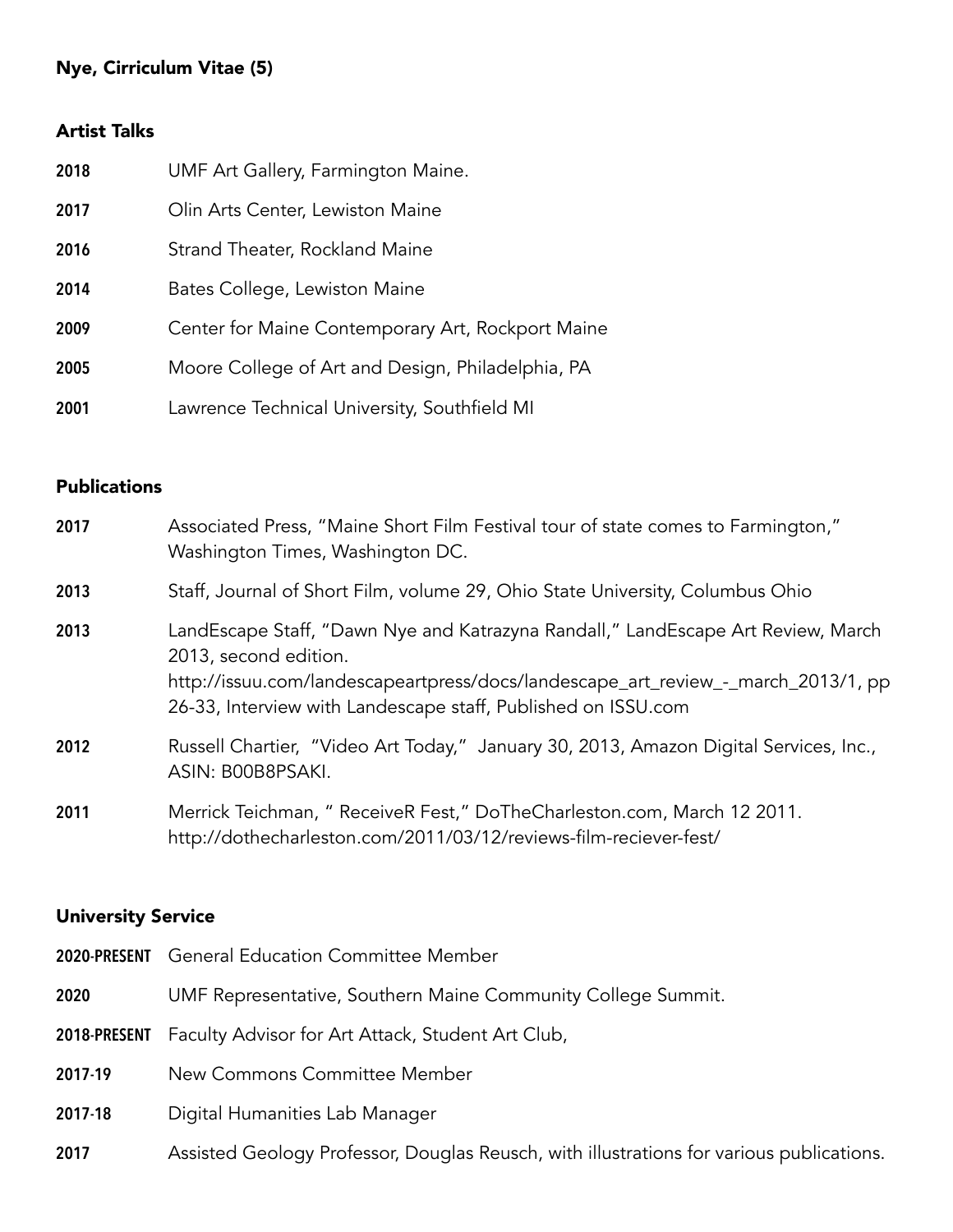### Nye, Cirriculum Vitae (6)

**2017** Assisted Biology Professor Nancy Prentiss with image preparation for publication.

- **2014-PRESENT** Design Corps, Student group dedicated to taking on campus design jobs as a team. Jobs include SCC Logo, Campus "Green Walk" signage, Book Cover for The New American Colleges and Universities publication, Storyfest marketing, etc. University of Maine Farmington, Farmington, ME.
- **2016-19** Master Planning Committee Member
- **2014-18** Chair, Visual and Performing Arts
- **2014** Led Students on a trip to participate in COPLAC conference, and to visit MASS MOCA in North Adams MA.
- **2012-14** Curriculum and Planning Committee Member
- **2011-PRESENT** Lead Faculty for Web Media and Design Interdisciplinary Major
- **2011-PRESENT** Lead Faculty for Film Studies Minor
- **2010-12** General Education Committee Member
- **2010-11** Emery Community Arts Center Building Committee Member
- **2007-10** Emery Community Arts Center Planning Committee Member
- **2007** Led Students on a New York trip to see Art Exhibitions and Musical Performance
- **2006-PRESENT** Various On Campus Design Work including posters for Lectures in the Humanities, Prism Concerts, New Commons Project, etc.
- **2006-PRESENT** Visual Arts Lab Manager Upkeep and maintenance of the 15 seat Visual Arts Lab, including staffing for open hours, scheduling for classes, equipment, and asset management.

#### Volunteer

- **2021** Poster Design for Cash for Carbon ballot initiative.
- **2019** Volunteer, Pinewood Terrace Assisted Living Center, Farmington Maine.
- **2015** Jury Member, Maine Arts Commission Artist Grant.
- **2014** Layout for publication: Thousands by Markeith Chavous and Eve Luckring. Printed at CalArts Writing and Critical Studies Dept.
- **2013** Projectionist, Maine International Film Festival, Waterville, ME.
- **2011** Volunteer Media Adviser, Beloit Poetry Journal; Farmington Maine.
- **2012** Volunteer, Franklin County Democrats.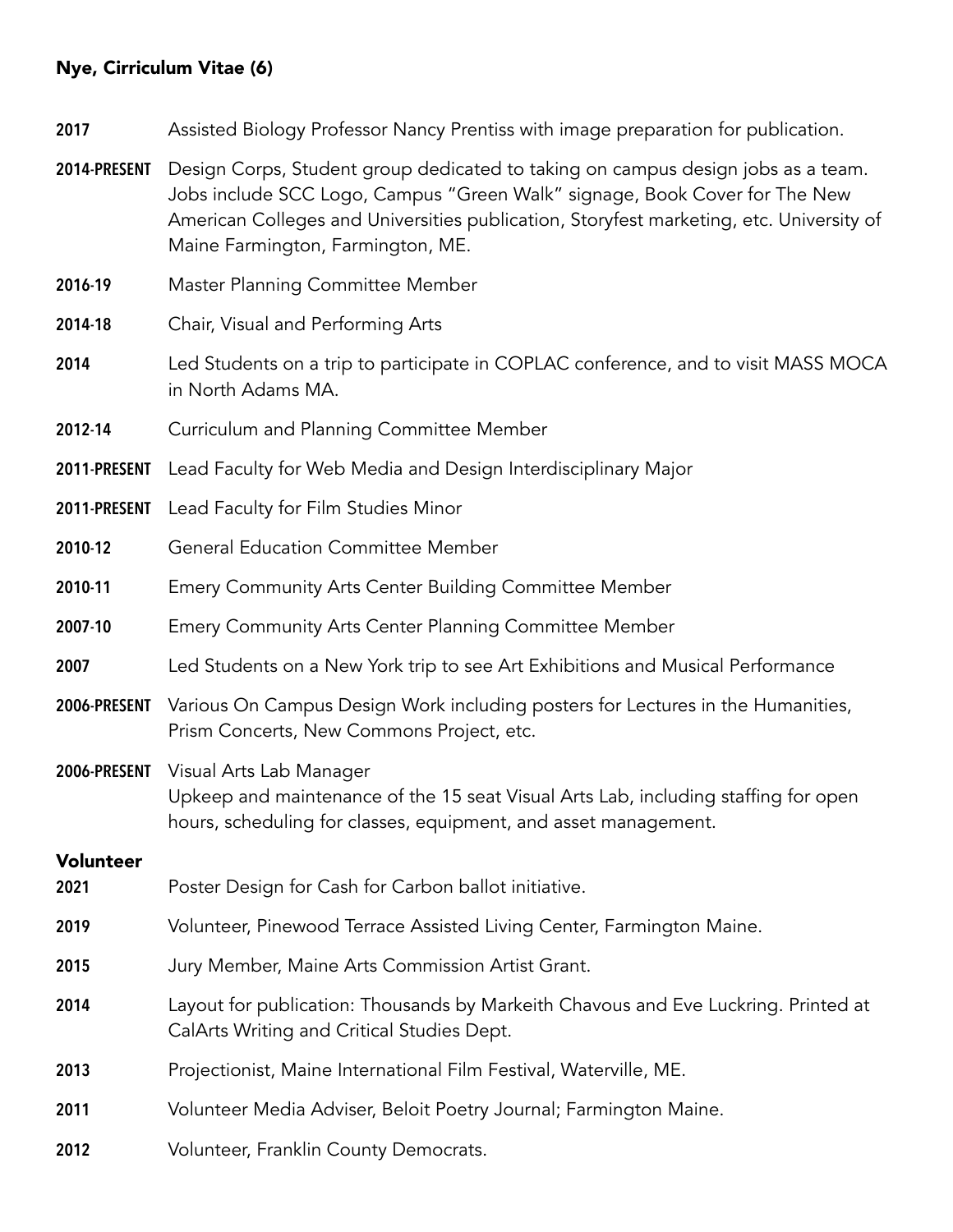# Nye, Cirriculum Vitae (7)

| 2009 | Volunteer, Maine International Film Festival; Waterville Maine.    |
|------|--------------------------------------------------------------------|
| 2008 | Volunteer Designer, Kids Legal; Portland Maine.                    |
| 2007 | Fund Raiser Illustration and Layout for Kid's Legal, Portland, ME. |

# Freelance Design

| 2018      | Ottawa County Sheriff's Office, Ottawa County Ohio.<br>Design for K-9 Unit Challenge Coin                                         |
|-----------|-----------------------------------------------------------------------------------------------------------------------------------|
| 2009-2010 | Chalinita LLC, Maumee Ohio<br>Logo design, website design                                                                         |
| 2004      | BZ Results, King of Prussia PA.<br>Designed and illustrated Training Manuals for sales teams                                      |
| 2003      | Network Gallery, Bloomfield Hills MI.<br>Designed Gallery Graphics, Gallery Guides and Direct Mail.                               |
| 2001      | Brookside Elementary, Bloomfield Hills MI.<br>Designed and illustrated the annual school publication "The Tower."                 |
| 2001      | Cranbrook Art Museum, Bloomfield Hills MI.<br>Designed announcement cards for museum shows.                                       |
| 2001      | Cranbrook Educational Community, Bloomfield Hills MI.<br>Designed post cards and bumper stickers for the development team.        |
| 2000-2001 | Geotech, Birmingham MI.<br>Designed trade magazine and newspaper ads                                                              |
| 1997-1999 | Once Upon a Vine, Saint Louis MO<br>Designed and produced interior decor enhancements such as murals and custom<br>made woodcuts. |
| 1997-1999 | Botanicals on the Park, Saint Louis MO.<br>Designed newspaper advertisements and event post cards                                 |
| 1997      | Boise Marketing, Toledo OH.<br>Art direction for catalog design.                                                                  |
| 1996      | Meshuggah Cafe, University City MO.<br>Designed and produced cafe building sign.                                                  |
| 1995      | Saint Louis Actor's Coop, Saint Louis MO.<br>Designed and produced posters and playbills for 1995-96 season                       |